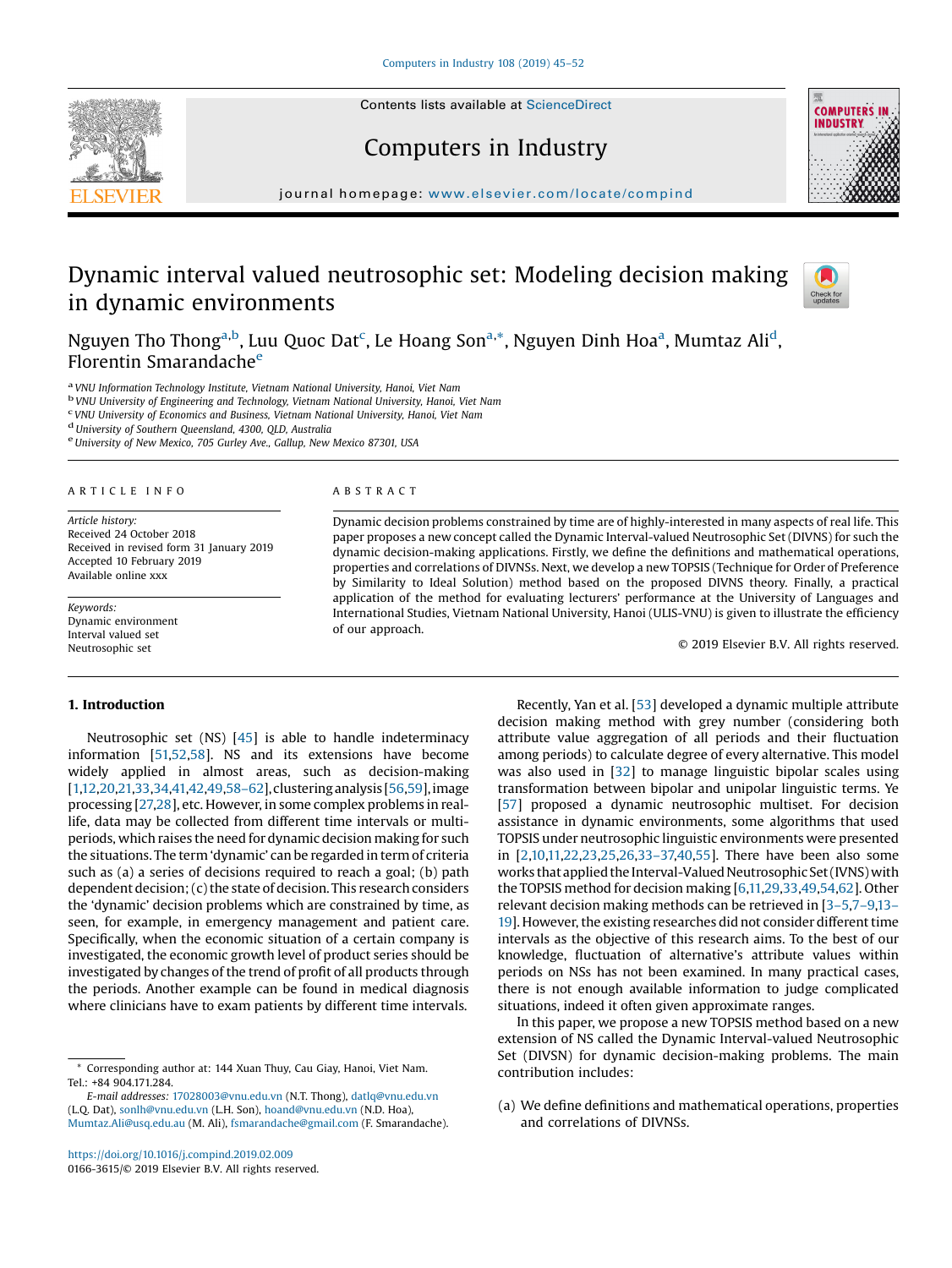- (b) We develop a new TOPSIS method based on the proposed DIVNS theory.
- (c) A practical application of the method for evaluating lecturers' performance at the Vietnam National University, Hanoi (ULIS-VNU) is given to illustrate the efficiency of our approach.

Section 2 defines the new concept of Dynamic Intervalvalued Neutrosophic Set (DIVSN). Section [3](#page-3-0) presents the TOPSIS method for DIVSN. Section [4](#page-4-0) illustrates the proposed method in a practical application. Finally, Section [5](#page-4-0) summarizes the findings.

#### 2. Dynamic interval-valued neutrosophic set

 $A =$  $\langle x_1, ([0.1, 0.25], [0.15, 0.2], [0.3, 0.6]), ([0.45, 0.5], [0.1, 0.3], [0.2, 0.4]), ([0.6, 0.7], [0.52, 0.6], [0.7, 0.9]) \rangle$ <br> $\langle x_2, ([0.38, 0.4], [0.25, 0.4], [0.12, 0.3]), ([0.07, 0.1], [0.10, 0.2], [0.2, 0.4]), ([0.38, 0.4], [0.25, 0.4], [0.4, 0.3], [0.4, 0.4], [0$  $\langle x_2, ([0.38, 0.4], [0.25, 0.4], [0.12, 0.3]), ([0.07, 0.1], [0.1, 0.2], [0.09, 0.1]), ([0.22, 0.3], [0.4, 0.5], [0.3, 0.43]) \rangle$ <br> $\langle x_2, ([0.7, 0.9], [0.33, 0.45], [0.59, 0.6]), ([0.2, 0.2], [0.5, 0.3], [0.4, 0.5], [0.3, 0.43]) \rangle$  $\int$  $\lambda$  $\overline{\mathcal{L}}$ ;

2.1. Set definition

**Definition 2.1.** [[45](#page-6-0)]: Let  $U$  be a universe of discourse. A neutrosophic set is:

 $A = \{ \langle x : T_A(x), I_A(x), F_A(x) \rangle, x \in U \}$ 

where  $T_A(x), I_A(x), F_A(x) \in [0, 1]$ <br>0 < sun(T,(x)) + sun(L(x)) + sun(E,(x)) < 3  $T_A(x), I_A(x), F_A(x) \in [0, 1]$  and  $0 \leq sup(T_A(x)) + sup(I_A(x)) + sup(F_A(x)) \leq 3.$ 

**Definition 2.2.** [\[45\]](#page-6-0): A neutrosophic number is defined as  $N = a + bI$ , where a and b are real numbers, and I is the indeterminacy.

Definition 2.3. [\[57](#page-7-0)]: A Dynamic Single-Valued Neutrosophic Set (DSVNS) is:  $A = \{x \in U; x(T_x(t), I_x(t), F_x(t))\}$  for all  $x \in A$ :

 $T_x, I_x, F_x : [0, \infty) \to [0, 1]$ 

where  $T_x, I_x, F_x$  are continuous functions whose argument is time  $(t)$ .

Based on the definition of DSVNS above, we formulate the new definition as below.

Definition 2.4. A Dynamic Interval-Valued Neutrosophic Set (DIVNS) is in the form below:

$$
\mathbf{x}\bigg(\Big[T_x^L(t), T_x^U(t)\Big], \Big[I_x^L(t), I_x^U(t)\Big], \Big[F_x^L(t), F_x^U(t)\Big]\bigg)
$$

where  $t \geq 0$ ,

$$
T_x^L(t) < T_x^U(t), I_x^L(t) < I_x^U(t), F_x^L(t) < F_x^U(t)
$$

And

$$
\left[T_x^L(t), T_x^U(t)\right], \left[I_x^L(t), I_x^U(t)\right], \left[F_x^L(t), F_x^U(t)\right] \subseteq [0, 1]
$$

In other words, a DIVNS is a neutrosophic set whose elements' neutrosophic components (membership, indeterminacy, nonmembership) are all intervals changing with respect to time.

For a simplified notation, we denote:

$$
T_x(t) = \left[T_x^L(t), T_x^U(t)\right], I_x(t) = \left[I_x^L(t), I_x^U(t)\right], F_x(t) = \left[F_x^L(t), F_x^U(t)\right]
$$

where  $T_x(t)$ ,  $I_x(t)$ ,  $F_x(t)$ :  $[0, \infty) \rightarrow P([0, 1])$  with  $P([0, 1])$  been the power set of  $[0,1]$ .

We can also use the notation  $A(t)$  and  $x(t)$ , meaning that each element x in A depends on t. Or  $T_x(t)$ ,  $I_x(t)$ ,  $F_x(t)$  are interval – valued functions (a particular case of neutrosophic function [[1](#page-6-0)]).

The difference of the new definition against the existing one in [[57](#page-7-0)]:

We have extended Ye's DSVNS [[57](#page-7-0)] to DIVNS by considering a time sequence:  $t = \{t_1, t_2, ..., t_k\}$  then at each time  $t_l, 1 \le l \le m$ , the neutrosophic components of the generic element  $x \in A$  change as follow:

 $x(\langle T_x(t_1), I_x(t_1), F_x(t_1)\rangle; \langle T_x(t_2), I_x(t_2), F_x(t_2)\rangle; \dots; \langle T_x(t_k), I_x(t_k), F_x(t_k)\rangle)$ 

**Example 2.1.** A DIVNS in time sequence  $t = \{t_1, t_2, t_3\}$  and a universal  $NS = \{x_1, x_2, x_3\}$  is given:

 $\langle x_3, ([0.7, 0.9], [0.33, 0.45], [0.59, 0.6]), ([0.2, 0.22], [0.5, 0.6], [0.2, 0.3]), ([0.8, 0.9], [0.3, 0.41], [0.3, 0.33]) \rangle$  $\mathbf{I}$ 

2.2. Set theoretic operations of DIVNS

Let  $A(t)$  and  $B(t)$  be two DIVNSs included in U;

$$
A(t) = \left\{ \left( x(t), \left\langle T_x^A(t_l), I_x^A(t_l), F_x^A(t_l) \right\rangle \right), \forall t_l \in t, x \in U \right\}, B(t) = \left\{ \left( x(t), \left\langle T_x^B(t_l), I_x^B(t_l), F_x^B(t_l) \right\rangle \right), \forall t_l \in t, x \in U \right\}
$$

Definition 2.5. : DIVNS Intersection

$$
A(t) \cap B(t) = \left\{ \left( x(t), \left\langle T_x^A(t_l) \wedge T_x^B(t_l), I_x^A(t_l) \vee I_x^B(t_l), F_x^A(t_l) \vee F_x^B(t_l) \right\rangle \right), \\ \forall t_l \in t, x \in U \right\}
$$

## Definition 2.6. DIVNS Union

$$
A(t) \cup B(t) = \left\{ \left( x(t), \left\langle T_x^A(t_1) \vee T_x^B(t_1), I_x^A(t_1) \wedge I_x^B(t_1), F_x^A(t_1) \wedge F_x^B(t_1) \right\rangle \right), \\ \forall t_1 \in t, x \in U \right\}
$$

## Definition 2.7. DIVNS Complement

$$
A(t)^{C} = \left\{ \left( x(t), \left\langle F_{x}^{A}(t_{l}), 1 - I_{x}^{A}(t_{l}), T_{x}^{A}(t_{l}) \right\rangle \right), \forall t_{l} \in t, x \in U \right\}
$$

## Definition 2.8. DIVNS inclusion

$$
A(t) \subseteq B(t) \sim T_x^A(t_1) \leq T_x^B(t_1), I_x^A(t_1) \geq I_x^B(t_1)
$$
 and  $F_x^A(t_1) \geq F_x^B(t_1)$ .

#### Definition 2.9. DIVNS Equality

 $A(t) = B(t) \Leftrightarrow A(t) \subseteq B(t)$  and  $A(t) \supseteq B(t)$ .

In the above DIVNS aggregation operators by " $\wedge$ " we meant the "t-norm" and by " $\vee$ "

the t-conorm from the single–valued fuzzy sets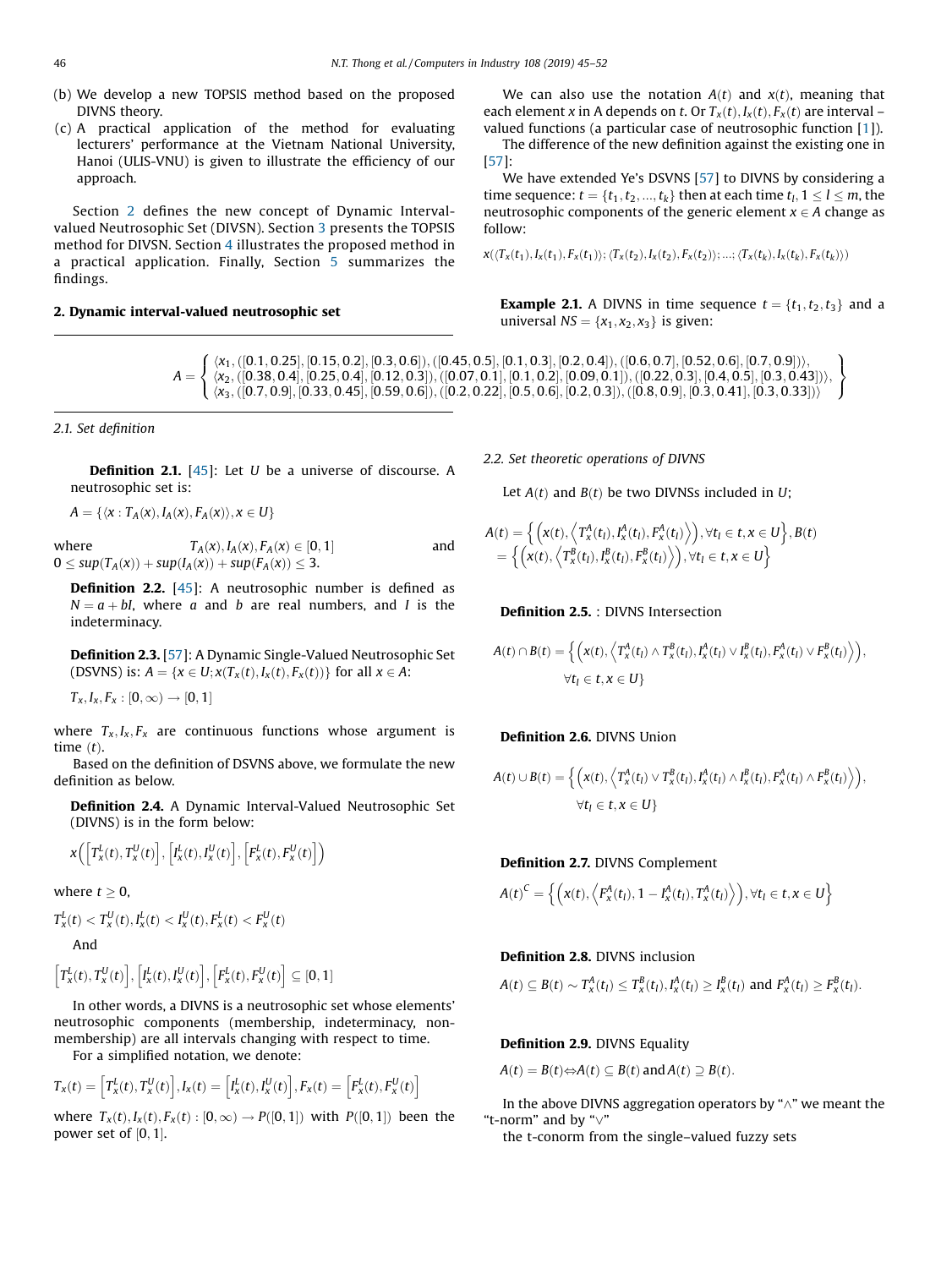## <span id="page-2-0"></span>2.3. Operations on DIVNS numbers

## Let us consider two DIVNS numbers:

$$
a(t) = \left\{ \left\langle T_x^A(t_1), I_x^A(t_1), F_x^A(t_1) \right\rangle, \dots, \left\langle T_x^A(t_k), I_x^A(t_k), F_x^A(t_k) \right\rangle \right\}
$$
  

$$
b(t) = \left\{ \left\langle T_x^B(t_1), I_x^B(t_1), F_x^B(t_1) \right\rangle, \dots, \left\langle T_x^B(t_k), I_x^B(t_k), F_x^B(t_k) \right\rangle \right\}.
$$

#### Definition 2.14. Correlation coefficient of DIVNSs

Let

$$
A(t) = \left\{ \left( x(t), \left\langle T^A(x, t_l), I^A(x, t_l), F^A(x, t_l) \right\rangle \right), \forall t_l \in t, x \in U \right\},\
$$
  
\n
$$
B(t) = \left\{ \left( x(t), \left\langle T^B(x, t_l), I^B(x, t_l), F^B(x, t_l) \right\rangle \right), \forall t_l \in t, x \in U \right\}
$$
  
\nbe two DIVNs in  $t = \{t_1, t_2, ..., t_k\}$  and  $U = (x_1, x_2, ..., x_n)$ .

be two DIVNs in  $t = \{t_1, t_2, ..., t_k\}$  and  $U = (x_1, x_2, ..., x_n)$ .<br>A correlation coefficient is:

$$
\rho(A(t), B(t)) = \frac{1}{k} \sum_{l=1}^{k} \frac{\left( \prod_{i=1}^{n} \prod_{i=1}^{n} \binom{n}{x_{i}, t_{l}} \times \inf_{f}^{B}(x_{i}, t_{l}) + \sup_{f}^{A}(x_{i}, t_{l}) \times \sup_{f}^{B}(x_{i}, t_{l}) \right)}{\left( \prod_{i=1}^{n} \left( \prod_{i=1}^{n} \binom{n}{x_{i}, t_{l}} \times \inf_{f}^{B}(x_{i}, t_{l}) + \sup_{f}^{A}(x_{i}, t_{l}) \times \sup_{f}^{B}(x_{i}, t_{l}) \right)} \right)} \frac{\rho(A(t), B(t))}{\left( \sum_{i=1}^{n} \left( \prod_{i=1}^{n} \binom{n}{x_{i}, t_{i}} \times \inf_{f}^{B}(x_{i}, t_{l}) + \left( \sup_{f}^{A}(x_{i}, t_{i}) \right)^{2} + \left( \inf_{f}^{A}(x_{i}, t_{l}) \right)^{2} \right)} \right)} \frac{\left( \sum_{i=1}^{n} \left[ \left( \inf_{f}^{A}(x_{i}, t_{i}) \right)^{2} + \left( \sup_{f}^{A}(x_{i}, t_{l}) \right)^{2} + \left( \inf_{f}^{A}(x_{i}, t_{l}) \right)^{2} \right]}{\left( \sum_{i=1}^{n} \left[ \left( \inf_{f}^{B}(x_{i}, t_{l}) \right)^{2} + \left( \sup_{f}^{B}(x_{i}, t_{l}) \right)^{2} + \left( \inf_{f}^{B}(x_{i}, t_{l}) \right)^{2} \right]} \right)} \right) \right)} \frac{\left( 5 \right)}{\left( \sum_{i=1}^{n} \left[ \left( \inf_{f}^{B}(x_{i}, t_{i}) \right)^{2} + \left( \sup_{f}^{B}(x_{i}, t_{l}) \right)^{2} + \left( \inf_{f}^{B}(x_{i}, t_{l}) \right)^{2} \right]} \right)}
$$

#### Definition 2.10. Addition of DIVNS numbers

$$
a(t) \oplus b(t) = \begin{cases} \begin{Bmatrix} T_x^A(t_1) + T_x^B(t_1) - T_x^A(t_1) \times T_x^B(t_1), \\ I_x^A(t_1) \times I_x^B(t_1), F_x^A(t_1) \times F_x^B(t_1) \end{Bmatrix}, \\ \begin{Bmatrix} T_x^A(t_k) + T_x^B(t_k) - T_x^A(t_k) \times T_x^B(t_k), \\ I_x^A(t_k) \times I_x^B(t_k), F_x^A(t_k) \times F_x^B(t_k) \end{Bmatrix} \end{cases}
$$
(1)

Definition 2.11. Multiplication of DIVNS numbers  $a(t)\otimes b(t)$ 

$$
= \begin{Bmatrix} \begin{Bmatrix} T_{X}^{A}(t_{1}) \times T_{X}^{B}(t_{1}), H_{X}^{A}(t_{1}) + I_{X}^{B}(t_{1}) - I_{X}^{A}(t_{1}) \times I_{X}^{B}(t_{1}), \\ F_{X}^{A}(t_{1}) + F_{X}^{B}(t_{1}) - F_{X}^{A}(t_{1}) \times F_{X}^{B}(t_{1}) \end{Bmatrix}, \\ \begin{Bmatrix} T_{X}^{A}(t_{k}) \times T_{X}^{B}(t_{k}), H_{X}^{A}(t_{k}) + I_{X}^{B}(t_{k}) - I_{X}^{A}(t_{k}) \times I_{X}^{B}(t_{k}), \\ F_{X}^{A}(t_{k}) + F_{X}^{B}(t_{k}) - F_{X}^{A}(t_{k}) \times F_{X}^{B}(t_{k}) \end{Bmatrix} \end{Bmatrix} \tag{2}
$$

## Definition 2.12. Scalar Multiplication of DIVNS numbers

$$
\alpha \times a(t) = \left\{ \left\langle 1 - \left( 1 - T_{x}^{A}(t_{1}) \right)^{\alpha}, I_{x}^{A}(t_{1})^{\alpha}, F_{x}^{A}(t_{1})^{\alpha} \right\rangle, ..., \\ \left\langle 1 - \left( 1 - T_{x}^{A}(t_{k}) \right)^{\alpha}, I_{x}^{A}(t_{k})^{\alpha}, F_{x}^{A}(t_{k})^{\alpha} \right\rangle \right\}
$$
(3)

## Definition 2.13. Power of the DIVNS numbers

$$
a(t)^{\alpha} = \begin{cases} \left\langle T_x^A(t_1)^{\alpha}, 1 - \left(1 - I_x^A(t_1)\right)^{\alpha}, 1 - \left(1 - F_x^A(t_1)\right)^{\alpha}\right\rangle, \\ \cdots, \\ \left\langle T_x^A(t_k)^{\alpha}, 1 - \left(1 - I_x^A(t_k)\right)^{\alpha}, 1 - \left(1 - F_x^A(t_k)\right)^{\alpha}\right\rangle \end{cases}
$$
\n(4)

Theorem 2.1. The correlation coefficient between A and B satisfies:

$$
(Pr1) 0 \le \rho(A(t), B(t)) \le 1; (Pr2) \rho(A(t), B(t)) = 1 \text{ if } A(t) = B(t); (Pr3) \rho(A(t), B(t)) = \rho(B(t), A(t))
$$

Proof.

(Pr1) It is obvious that  $\rho(A(t), B(t)) \geq 0$ . From Cauchy–Schwarz inequality, we have

$$
\begin{split} &\sum_{i=1}^{n}\left(\frac{\inf T^{A}(x_{i},t_{l})\times\inf T^{B}(x_{i},t_{l})+\sup T^{A}(x_{i},t_{l})\times\sup T^{B}(x_{i},t_{l})}{+\inf T^{A}(t_{l})\times\inf T^{B}(x_{i},t_{l})+\sup T^{A}(x_{i},t_{l})\times\sup F^{B}(x_{i},t_{l})}\right) \leq\\ &\left(\sqrt{\sum_{i=1}^{n}\left[\frac{\left(\inf T^{A}(x_{i},t_{l})\times\inf F^{B}(x_{i},t_{l})+\sup F^{A}(x_{i},t_{l})\times\sup F^{B}(x_{i},t_{l})\right)}{\left(\sum_{i=1}^{n}\left[\frac{\left(\inf T^{A}(x_{i},t_{l})\right)^{2}+\left(\sup T^{A}(x_{i},t_{l})\right)^{2}+\left(\inf T^{A}(x_{i},t_{l})\right)^{2}\right)}{\left(\sup T^{A}(x_{i},t_{l})\right)^{2}+\left(\inf F^{A}(x_{i},t_{l})\right)^{2}+\left(\sup F^{A}(x_{i},t_{l})\right)^{2}\right)}\right] \times\sqrt{\sum_{i=1}^{n}\left[\frac{\left(\inf T^{B}(x_{i},t_{i})\right)^{2}+\left(\sup T^{B}(x_{i},t_{l})\right)^{2}+\left(\inf F^{B}(x_{i},t_{l})\right)^{2}}{\left(\sup T^{B}(x_{i},t_{l})\right)^{2}+\left(\sup T^{B}(x_{i},t_{l})\right)^{2}+\left(\inf F^{B}(x_{i},t_{l})\right)^{2}\right]}\right)}\end{split}
$$

for each  $l \in \{1, 2, ..., k\}$ . Thus,  $0 \le \rho(A(t), B(t)) \le 1$ .

(Pr2)  $A(t) = B(t)$ .  $\forall l \in \{1, 2, ..., k\}$ . We have  $\inf T^A(x_i, t_l) =$  $\inf T^B(x_i, t_i); \quad \sup T^A(x_i, t_i) = \sup T^B(x_i, t_i); \quad \inf T^A(x_i, t_i) = \inf T^B(x_i, t_i);$  $supI^{A}(x_{i}, t_{i}) = supI^{B}(x_{i}, t_{i})$ ;  $infF^{A}(x_{i}, t_{i}) = infF^{B}(x_{i}, t_{i})$ ;  $supF^{A}(x_{i}, t_{i}) =$  $supF^{B}(x_i,t_l)$ ;  $infT^{A}(x_i,t_l) = infT^{B}(x_i,t_l) \Rightarrow \rho(A(t),B(t)) = 1$ (Pr3) It is easily observed.

## Definition 2.15. Weighted Correlation Coefficient of DIVNSs

Different weights for  $x_i$ ( $i = 1, ..., n$ ) and  $t_l$ ( $l = 1, ..., k$ ) are integrated as follows.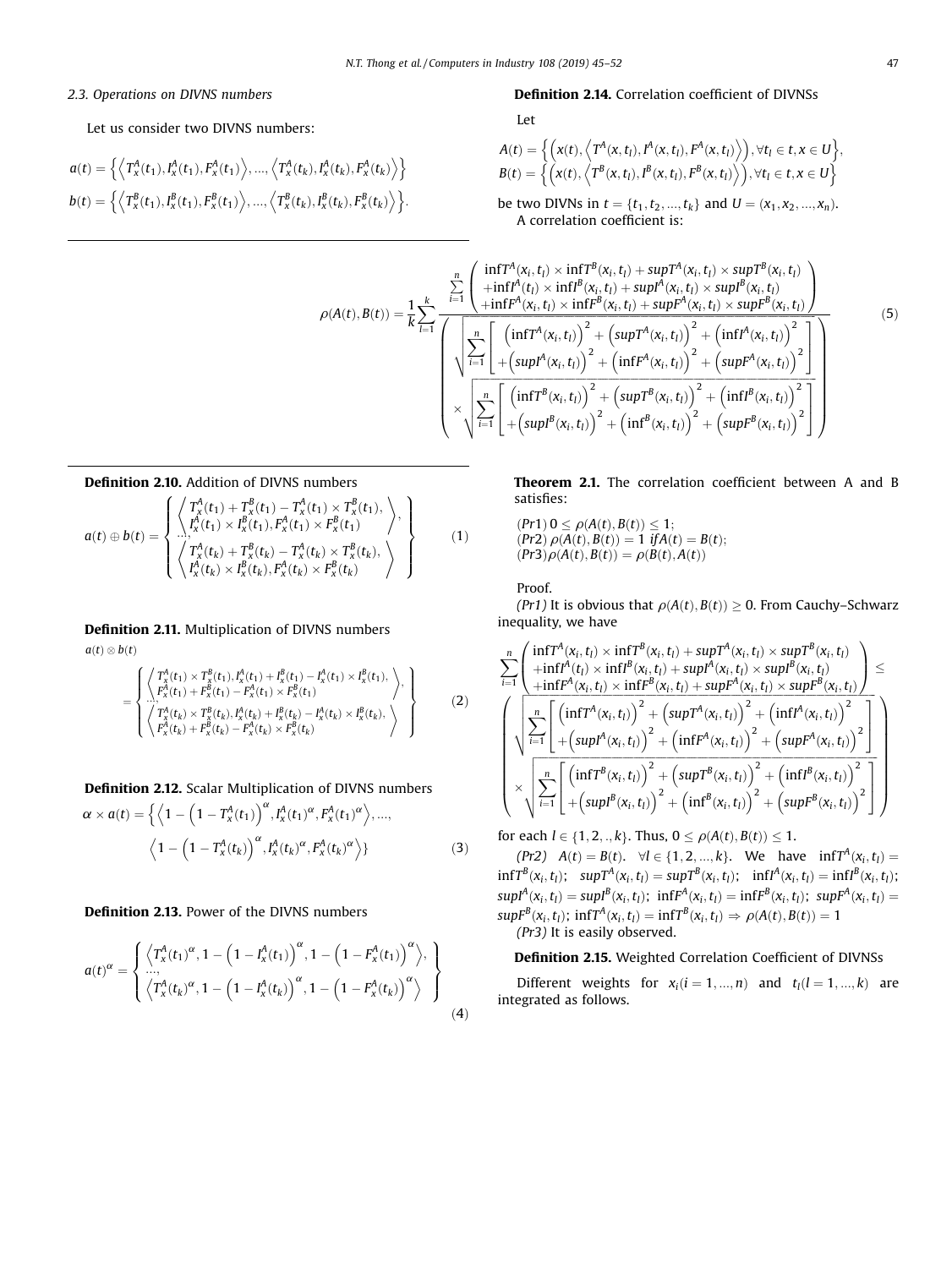<span id="page-3-0"></span>
$$
\rho_{W}(A(t),B(t)) = \frac{1}{k} \sum_{l=1}^{k} \omega_{l} \times \frac{\left(\begin{array}{c} \inf T^{A}(x_{i},t_{l}) \times \inf T^{B}(x_{i},t_{l}) + \sup T^{A}(x_{i},t_{l}) \times \sup T^{B}(x_{i},t_{l}) \\ + \inf T^{A}(t_{l}) \times \inf T^{B}(x_{i},t_{l}) + \sup T^{A}(x_{i},t_{l}) \times \sup T^{B}(x_{i},t_{l}) \end{array}\right)}{\left(\sqrt{\sum_{i=1}^{n} w(x_{i}) \times \left(\begin{array}{c} \left(\inf T^{A}(x_{i},t_{l}) \times \inf T^{B}(x_{i},t_{l}) + \sup T^{A}(x_{i},t_{l}) \right)^{2} + \left(\inf T^{A}(x_{i},t_{l}) \right)^{2} \\ + \left(\sup T^{A}(x_{i},t_{l})\right)^{2} + \left(\sup T^{A}(x_{i},t_{l})\right)^{2} + \left(\inf T^{A}(x_{i},t)\right)^{2} \right)}{+\left(\sup T^{A}(x_{i},t_{j})\right)^{2} + \left(\sup T^{A}(x_{i},t_{j})\right)^{2} + \left(\sup T^{A}(x_{i},t_{j})\right)^{2} \right)}}\right)}\right)
$$
\n
$$
\times \sqrt{\sum_{i=1}^{n} w(x_{i}) \times \left(\frac{\left(\inf T^{B}(x_{i},t_{l})\right)^{2} + \left(\sup T^{B}(x_{i},t_{l})\right)^{2} + \left(\inf T^{B}(x_{i},t_{l})\right)^{2}}{\left(\sup T^{B}(x_{i},t_{l})\right)^{2} + \left(\inf T^{B}(x_{i},t_{l})\right)^{2} + \left(\sup T^{B}(x_{i},t_{l})\right)^{2}\right)}\right)}
$$
\n(6)

where  $w = (w_1, w_2, ..., w_n)^T$  and  $\omega = (\omega_1, \omega_2, ..., \omega_m)^T_n$  are weighting vectors of  $x_i (i = 1, ..., n)$  and  $t_l (l = 1, ..., k)$  with  $\sum_{i=1}^T w_i = 1$  and  $\sum \omega_l = 1$ . 1 and  $\sum \omega_l = 1$ .

 $\text{Wh}^{\frac{1}{2}}\bar{\mathsf{H}}\mathsf{w}_i = \frac{1}{n}; i = 1, ..., n$  and  $\omega_l = \frac{1}{k}; l = 1, ..., m$ , Eq. (6) turns to [\(5\)](#page-2-0).

The weighted correlation coefficient between A and B also satisfies the properties as in Theorem 2.1.

#### 3. A topsis method for divns

Assume  $A = \{A_1, A_2, ..., A_v\}$  and  $C = \{C_1, C_2, ..., C_n\}$  and  $D =$  ${D_1, D_2, ..., D_h}$  are sets of alternatives, attributes, and decision makers. For a decision maker  $D_q$ ;  $q = 1, ..., h$ , the evaluation characteristic of an alternatives  $A_m$ ;  $m = 1, ..., v$ , on an attribute  $C_p$ ;  $p = 1, ..., n$ , in time sequence  $t = \{t_1, t_2, ..., t_k\}$  is represented by the decision matrix  $D^q(t_l) = \left(d^q_{mp}(t)\right)_{v \times n}; l = 1, 2, ..., k$ . where  $v \times$  $d_{mp}^{q}(t) = \left\langle x_{d_{mp}}^{q}(t), (T^{q}(d_{mp}, t), I^{q}(d_{mp}, t), F^{q}(d_{mp}, t)) \right\rangle; t = \left\{ t_1, t_2, ..., t_k \right\}$ 

$$
\overline{I_{mp}(x)} = \left[ \left( \sum_{q=1}^{h} I_{pmq}^{L}(x_{t_i}) \right)^{\frac{1}{h+k}}, \left( \sum_{q=1}^{h} I_{pmq}^{U}(x_{t_i}) \right)^{\frac{1}{h+k}} \right]
$$
\n
$$
\overline{F_{mp}(x)} = \left[ \left( \sum_{q=1}^{h} F_{pmq}^{L}(x_{t_i}) \right)^{\frac{1}{h+k}}, \left( \sum_{q=1}^{h} F_{pmq}^{U}(x_{t_i}) \right)^{\frac{1}{h+k}} \right]
$$

#### 3.2. Importance weight aggregation

Let  $x_{pq}(t_l) = \left\{ \left[ T_{pq}^L(x_{t_l}), T_{pq}^U(x_{t_l}) \right], \left[ I_{pq}^L(x_{t_l}), I_{pq}^U(x_{t_l}) \right], \left[ I_{pq}^L(x_{t_l}) \right], \right\}$  $F_{pq}^{U}(x_{t_i})$ } be weight of  $D_q$  to criterion  $C_p$  in time sequence  $t_i$ , where:  $p_q(x_i)$ ;  $p = 1, ..., n; q = 1, ..., h; l = 1, ..., k$ . The average weight  $\overline{w_p} = \left\{ \left[ T_p^L(x), T_p^U(x) \right], \left[ I_p^L(x), I_p^U(x) \right], \left[ F_p^L(x), F_p^U(x) \right] \right\}$  can be evaluated as:

$$
\overline{w_p} = \frac{1}{h * k} \otimes \left\langle \left\{ \begin{bmatrix} T_{p1}^L(x_{t_1}), T_{p1}^U(x_{t_1}) \end{bmatrix}, \begin{bmatrix} I_{p1}^L(x_{t_1}), I_{p1}^U(x_{t_1}) \end{bmatrix}, \begin{bmatrix} F_{p1}^L(x_{t_1}), F_{p1}^U(x_{t_1}) \end{bmatrix}, F_{p1}^U(x_{t_1}) \end{bmatrix} \right\} + \dots + \left\langle \left\{ \begin{bmatrix} T_{ph}^L(x_{t_h}), T_{ph}^U(x_{t_h}) \end{bmatrix}, \begin{bmatrix} I_{ph}^L(x_{t_h}), I_{ph}^U(x_{t_h}) \end{bmatrix}, \begin{bmatrix} F_{ph}^L(x_{t_h}), F_{ph}^U(x_{t_h}) \end{bmatrix} \right\} \right\rangle, \tag{8}
$$

taken by DIVNSs evaluated by decision maker  $D_q$ .

3.1. Aggregate ratings

Let 
$$
x_{mpq}(t_l) = \left\{ \begin{bmatrix} T_{mpq}^L(x_{t_l}), T_{mpq}^U(x_{t_l}) \end{bmatrix}, \begin{bmatrix} I_{mpq}^L(x_{t_l}), I_{mpq}^U(x_{t_l}) \end{bmatrix}, \begin{bmatrix} I_{mpq}^L(x_{t_l}), I_{mpq}^U(x_{t_l}) \end{bmatrix}, \begin{bmatrix} F_{mpq}^L(x_{t_l}), F_{mpq}^U(x_{t_l}) \end{bmatrix} \right\}
$$
 be the suitability rating of alternative  $A_m$  for criterion  $C_p$  by decision-maker  $D_q$  in time sequence  $t_l$ , where:  
\n $m = 1, ..., v; p = 1, ..., n; q = 1, ..., h; l = 1, ..., k$ . The averaged suitability rating  $\overline{x_{mp}} = \left\{ \begin{bmatrix} T_{mp}^L(x), T_{mp}^U(x) \end{bmatrix}, \begin{bmatrix} I_{mp}^L(x), I_{mp}^U(x) \end{bmatrix}, \begin{bmatrix} I_{mp}^L(x), I_{mp}^U(x) \end{bmatrix}, \begin{bmatrix} I_{mp}^L(x), I_{mp}^U(x) \end{bmatrix} \right\}$  can be evaluated as:

$$
\overline{x_{mp}} = \frac{1}{h * k} \otimes \left\langle \left\{ \left[ T^{L}_{mpq}(x_{t_1}), T^{U}_{mpq}(x_{t_1}) \right], \left[ I^{L}_{mpq}(x_{t_1}), I^{U}_{mpq}(x_{t_1}) \right], \left[ F^{L}_{mpq}(x_{t_1}), F^{U}_{mpq}(x_{t_1}) \right] \right\} + ... + \left\langle \left\{ \left[ T^{L}_{mpq}(x_{t_k}), T^{U}_{mpq}(x_{t_k}) \right], \left[ I^{L}_{mpq}(x_{t_k}), I^{U}_{mpq}(x_{t_k}) \right], \left[ F^{L}_{mpq}(x_{t_k}), F^{U}_{mpq}(x_{t_k}) \right] \right\} \right\rangle, \tag{7}
$$

where,

$$
\overline{T_{mp}(x)} = \left[ \left\langle 1 - \left\{ 1 - \left( 1 - \sum_{q=1}^h T_{pmq}^L(x_{t_l}) \right)^{\tfrac{1}{h}} \right\}^{\tfrac{1}{k}} \right\rangle, \left\langle 1 - \left\{ 1 - \left( 1 - \sum_{q=1}^h T_{pmq}^U(x_{t_l}) \right)^{\tfrac{1}{h}} \right\}^{\tfrac{1}{k}} \right\rangle \right]
$$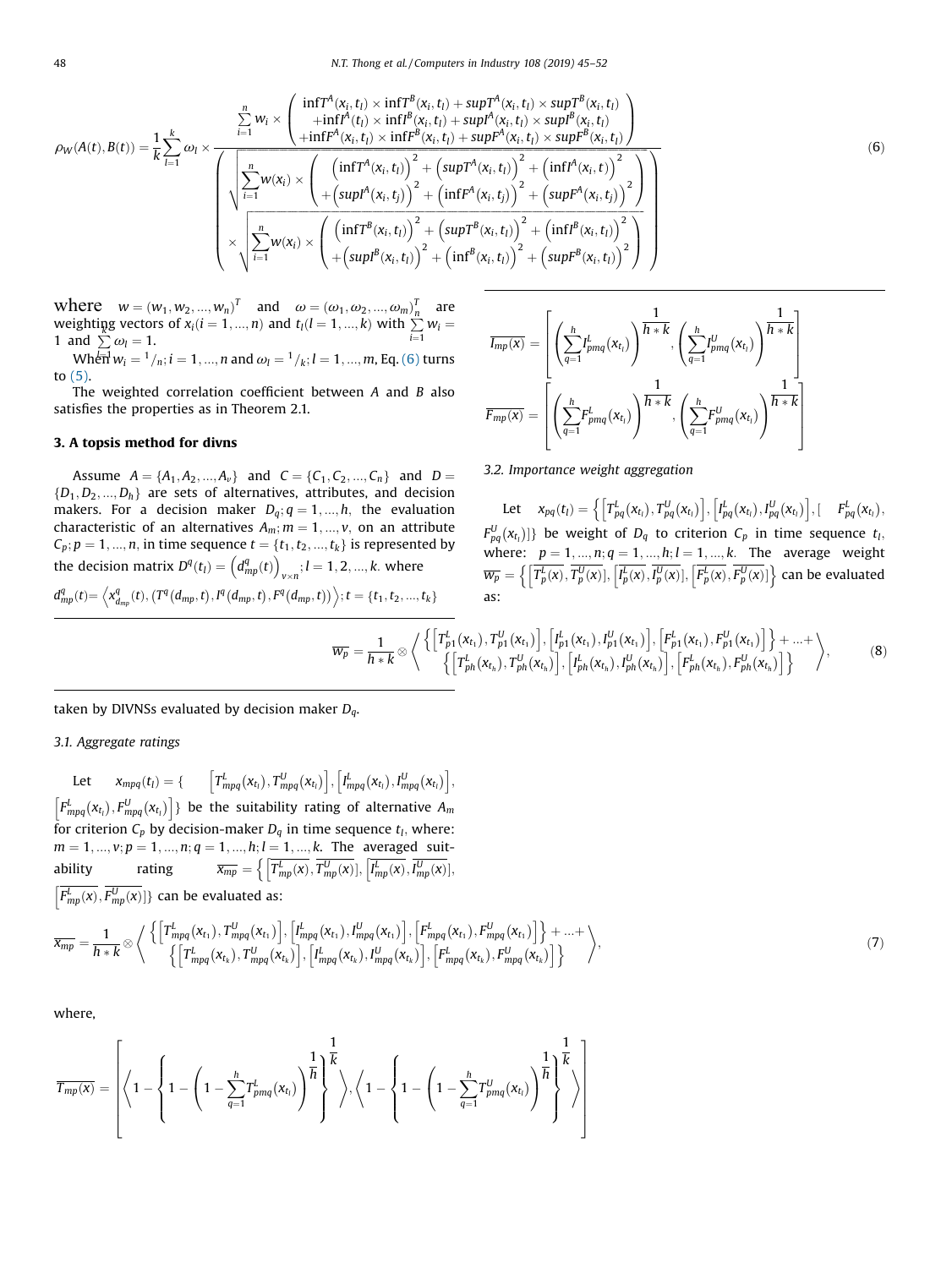<span id="page-4-0"></span>where,

$$
\overline{T_p(\mathbf{x})} = \left[ \left\langle 1 - \left( 1 - \sum_{q=1}^h T_{pq}^l(\mathbf{x}_{t_l}) \right)^{\overline{h}} \right]^{\overline{k}} \right\rangle, \left\langle 1 - \left\{ 1 - \left( 1 - \sum_{q=1}^h T_{pq}^l(\mathbf{x}_{t_l}) \right)^{\overline{h}} \right]^{\overline{k}} \right\rangle \right]
$$

$$
\overline{I_p(\mathbf{x})} = \left[ \left( \sum_{q=1}^h I_{pq}^l(\mathbf{x}_{t_l}) \right)^{\overline{h} \cdot \overline{k}} , \left( \sum_{q=1}^h I_{pq}^l(\mathbf{x}_{t_l}) \right)^{\overline{h} \cdot \overline{k}} \right]
$$

$$
\overline{F_p(\mathbf{x})} = \left[ \left( \sum_{q=1}^h F_{pq}^l(\mathbf{x}_{t_l}) \right)^{\overline{h} \cdot \overline{k}} , \left( \sum_{q=1}^h I_{pq}^l(\mathbf{x}_{t_l}) \right)^{\overline{h} \cdot \overline{k}} \right]
$$

#### 3.3. Compute the average weighted ratings

Average weighted ratings of alternatives in  $t_1$ , are:

$$
\overline{G_m} = \frac{1}{n} \sum_{p=1}^{n} \overline{x_{mp}} * \overline{w_p}; m = 1, ..., v; p = 1, ..., n;
$$
 (9)

3.4. Determination of  $A^+, A^-, d_i^+$  and  $d_i^-$ 

Interval neutrosophic positive and negative ideal solutions namely (PIS,  $A^+$ ) and (NIS,  $A^-$ ) are:

$$
A^{+} = \{x, ([1, 1], [0, 0], [0, 0])\}
$$
\n
$$
(10)
$$

$$
A^{-} = \{x, ([0, 0], [1, 1], [1, 1])\}
$$
\n<sup>(11)</sup>

The distances of each alternative  $A_m$ ,  $m = 1, \ldots, t$  from  $A^+$  and  $A^-$  in time sequence  $t_l$ , are calculated as:

$$
\overline{d_m^+} = \sqrt{\left(\overline{G_m} - A^+\right)^2} \tag{12}
$$

$$
\overline{d_m^-} = \sqrt{\left(\overline{G_m} - A^-\right)^2} \tag{13}
$$

where  $d_m^+$  and  $d_m^-$  represents the shortest and farthest distances of  $A_m$ .

#### 3.4. Obtain best coefficient

The best coefficient in time sequence  $t_l$ , is shown below where high value indicates closer to interval neutrosophic PIS and farther from interval neutrosophic NIS:

$$
\overline{CC_m} = \frac{\overline{d_m}}{\overline{d_m^+} + \overline{d_m^-}}\tag{14}
$$

#### 4. Applications

This section applies the proposed method to evaluate lecturers' performance in the case study of ULIS-VNU having 11 Faculties, 11 Departments, 09 Functional departments, 05 Centers and 01 Foreign Language Specializing High School with over 700 lecturers and 8000 high school, undergraduate and graduate students. Assume that ULIS-VNU needs to evaluate the lecturers' performance. After preliminary screening, five lecturers, i.e.  $A_1, \ldots, A_5$ , and three decision makers, i.e.  $D_1, \ldots, D_3$ , are chosen. Ratings of five lecturers are done by criteria as total of publications  $(C_1)$ , teaching student evaluations  $(C_2)$ , personality characteristics  $(C_3)$ , professional society  $(C_4)$ , teaching experience  $(C_5)$ , fluency of foreign language  $(C_6)$ .

#### 4.1. Aggregate ratings

Suitability ratings  $S = \{Ve\_Po, Po, Me, Go, Ve\_Go\}$  in  $t = \{t_1, t_2, t_3\}$  is, Ve\_Po = Very\_Poor = ([0.1, 0.2], [0.6, 0.7], [0.7, 0.8]), Po = Poor = ([0.2, 0.3], [0.5, 0.6], [0.6, 0.7]), Me = Medium = ([0.3, 0.5], [0.4, 0.6], [0.4, 0.5]), Go = Good = ([0.5, 0.6], [0.4, 0.5], [0.3, 0.4]), Ve\_Go = Very\_Good = ([0.6, 0.7], [0.2, 0.3], [0.2, 0.3]), [Table](#page-5-0) 1 presents suitability ratings where the aggregated

ratings of lecturers versus criteria are shown at the last column of [Table](#page-5-0) 1.

#### 4.2. Importance weight aggregation

The importance  $V = \{U$  IPA, O IPA, IPA, V IPA, A IPA} in  $t = \{t_1,$  $t_2, t_3$  is:

U\_ IPA = ([0.1, 0.2], [0.4, 0.5], [0.6, 0.7]) = Unimportant, O\_IPA = ([0.2, 0.4], [0.5, 0.6], [0.4, 0.5]) = Ordinary\_Important, IPA = ([0.4, 0.6], [0.4, 0.5], [0.3, 0.4]) = Important, V\_IPA = ([0.6, 0.8], [0.3, 0.4], [0.2, 0.3]) = Very\_Important, A\_IPA = ([0.7, 0.9], [0.2, 0.3], [0.1, 0.2]) = Absolutely\_Important ([Tables](#page-5-0) 2–4),

4.3. Weighted ratings

$$
A^+, A^-, d_i^+ \text{ and } d_i^-
$$

4.4. Determine the lecturer

[Table](#page-5-0) 5 shows the ranking order is  $A_2 \succ A_3 \succ A_4 \succ A_1 \succ A_5$ . Thus, the best lecturer is  $A_2$ .

#### 5. Comparison

This section compares the proposed TOPSIS method for DIVSN with the similarity measures between INSs proposed by Ye [[62\]](#page-7-0) to illustrate the advantages and applicability of the proposed method. Using Ye's [[62](#page-7-0)] method and the data in [Table](#page-5-0) 3, the score function, the accuracy function and the certainty function of the lecturers are shown in [Table](#page-5-0) 6.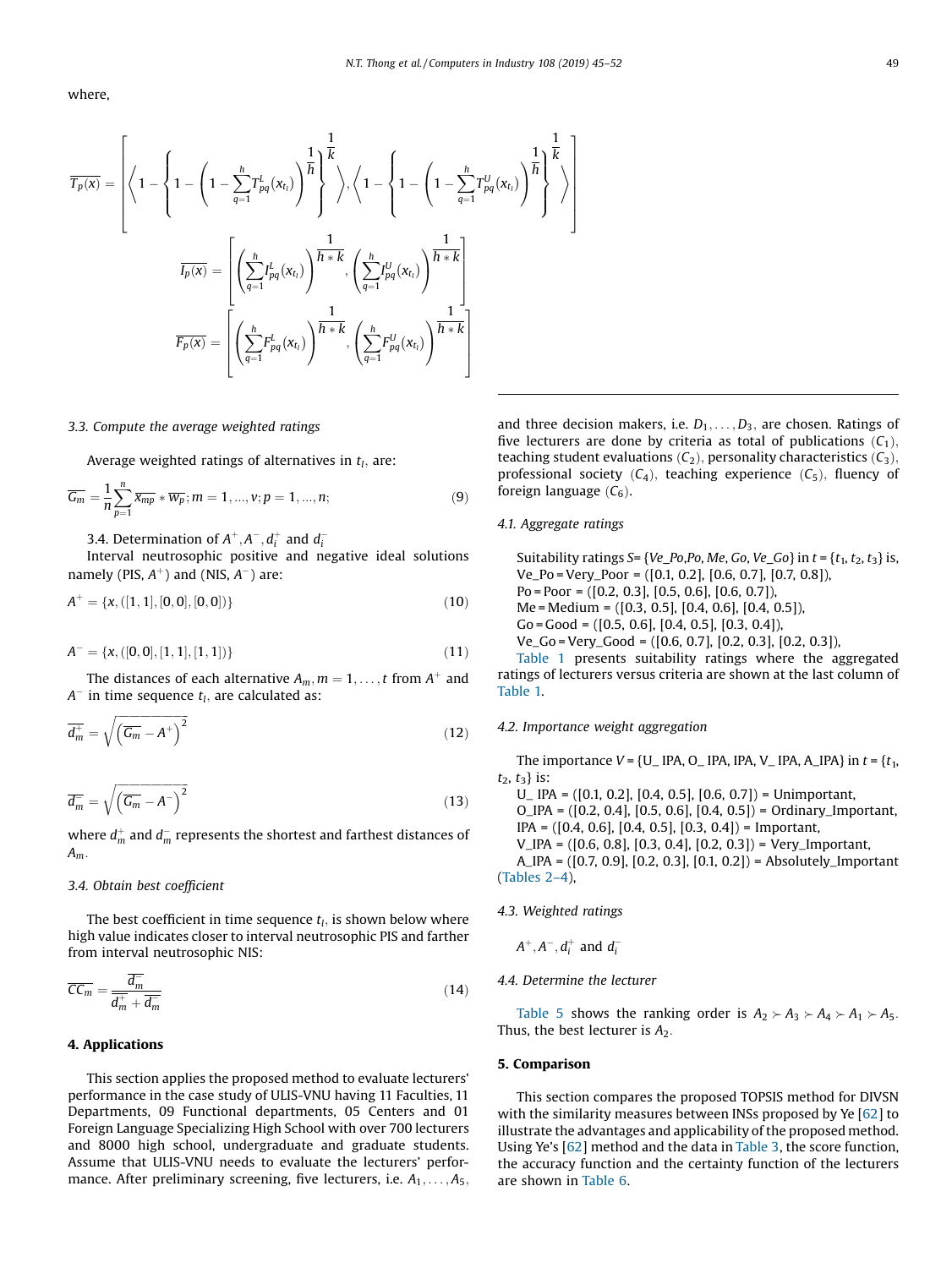<span id="page-5-0"></span>

| Table 1             |  |
|---------------------|--|
| Aggregated ratings. |  |

| Criteria       | Lecturers      | Decision makers |       |       |                |       |       |       |          | Aggregated ratings |                                                  |
|----------------|----------------|-----------------|-------|-------|----------------|-------|-------|-------|----------|--------------------|--------------------------------------------------|
|                |                | $t_1$           |       | $t_2$ |                | $t_3$ |       |       |          |                    |                                                  |
|                |                | $D_1$           | $D_2$ | $D_3$ | $\mathbb{D}_1$ | $D_2$ | $D_3$ | $D_1$ | $D_2$    | $D_3$              |                                                  |
| C <sub>1</sub> | A <sub>1</sub> | Me              | Go    | Go    | Go             | Go    | Go    | Go    | Ve_Go    | Go                 | $( [0.494, 0.603], [0.370, 0.5], [0.296, 0.4] )$ |
|                | A <sub>2</sub> | Go              | Go    | Ve_Go | Ve_Go          | Go    | Ve_Go | Ve_Go | Go       | Ve_Go              | $([0.558, 0.659], [0.272, 0.4], [0.239, 0.3])$   |
|                | $A_3$          | Me              | Go    | Go    | Go             | Go    | Go    | Go    | Go       | Ve_Go              | $([0.494, 0.603], [0.370, 0.5], [0.296, 0.4])$   |
|                | $A_4$          | Go              | Me    | Go    | Go             | Go    | Go    | Go    | Go       | Go                 | $( [0.481, 0.590], [0.400, 0.5], [0.310, 0.4] )$ |
|                | A <sub>5</sub> | Me              | Go    | Me    | Go             | Go    | Me    | Go    | Go       | Go                 | $([0.441, 0.569], [0.400, 0.5], [0.330, 0.4])$   |
| C <sub>2</sub> | A <sub>1</sub> | Go              | Go    | Go    | Ve_Go          | Go    | Go    | Go    | Go       | Go                 | $([0.512, 0.613], [0.370, 0.5], [0.287, 0.4])$   |
|                | A <sub>2</sub> | Ve_Go           | Go    | Ve_Go | Me             | Go    | Go    | Ve_Go | Go       | Go                 | $([0.518, 0.627], [0.317, 0.4], [0.271, 0.4])$   |
|                | A <sub>3</sub> | Ve_Go           | Go    | Go    | Go             | Me    | Go    | Go    | Me       | Go                 | $([0.474, 0.593], [0.370, 0.5], [0.306, 0.4])$   |
|                | $A_4$          | Go              | Go    | Go    | Go             | Ve_Go | Go    | Go    | Go       | Ve_Go              | $( [0.524, 0.625], [0.343, 0.4], [0.274, 0.4] )$ |
|                | A <sub>5</sub> | Ve_Go           | Go    | Go    | Go             | Ve_Go | Go    | Go    | Go       | Me                 | $( [0.506, 0.615], [0.343, 0.5], [0.283, 0.4] )$ |
| $C_3$          | A <sub>1</sub> | Ve_Go           | Ve_Go | Go    | Go             | Ve_Go | Go    | Go    | Me       | Go                 | $([0.518, 0.627], [0.317, 0.4], [0.271, 0.4])$   |
|                | A <sub>2</sub> | Go              | Ve_Go | Go    | Ve_Go          | Go    | Ve_Go | Go    | Go       | Ve_Go              | $([0.547, 0.648], [0.294, 0.4], [0.251, 0.4])$   |
|                | $A_3$          | Go              | Ve_Go | Ve_Go | Go             | Go    | Go    | Go    | Ve_Go    | Go                 | $( [0.536, 0.637], [0.317, 0.4], [0.262, 0.4] )$ |
|                | $A_4$          | Go              | Go    | Go    | Ve_Go          | Go    | Go    | Ve_Go | Go       | Go                 | $( [0.524, 0.625], [0.343, 0.4], [0.274, 0.4] )$ |
|                | A <sub>5</sub> | Ve_Go           | Go    | Go    | Go             | Ve Go | Go    | Go    | Go       | Go                 | $( [0.524, 0.625], [0.343, 0.4], [0.274, 0.4] )$ |
| $C_4$          | A <sub>1</sub> | Me              | Go    | Me    | Go             | Go    | Me    | Me    | Go       | Me                 | $( [0.397, 0.547], [0.400, 0.6], [0.352, 0.5])$  |
|                | A <sub>2</sub> | Go              | Me    | Go    | Go             | Me    | Go    | Go    | Me       | Go                 | $([0.441, 0.569], [0.400, 0.5], [0.330, 0.4])$   |
|                | $A_3$          | Go              | Go    | Go    | Go             | Go    | Me    | Go    | Go       | Ve_Go              | $( [0.494, 0.603], [0.370, 0.5], [0.296, 0.4] )$ |
|                | $A_4$          | Me              | Po    | Me    | Go             | Me    | Me    | Go    | Go       | Me                 | $([0.365, 0.518], [0.410, 0.6], [0.380, 0.5])$   |
|                | A <sub>5</sub> | Me              | Me    | Po    | Me             | Me    | Me    | Me    | Go       | Me                 | $( [0.316, 0.494], [0.410, 0.6], [0.405, 0.5] )$ |
| C <sub>5</sub> | A <sub>1</sub> | Me              | Go    | Me    | Me             | Go    | Go    | Go    | Me       | Go                 | $([0.419, 0.558], [0.400, 0.5], [0.341, 0.4])$   |
|                | A <sub>2</sub> | Go              | Ve_Go | Go    | Ve_Go          | Go    | Go    | Go    | $V_{-}G$ | Go                 | $( [0.536, 0.637], [0.317, 0.4], [0.262, 0.4] )$ |
|                | $A_3$          | Go              | Go    | Me    | Go             | Go    | Go    | Go    | Ve_Go    | Go                 | $( [0.494, 0.603], [0.370, 0.5], [0.296, 0.4] )$ |
|                | $A_4$          | Ve_Go           | Go    | Go    | Ve_Go          | Go    | Go    | Ve_Go | Go       | Go                 | $( [0.536, 0.637], [0.317, 0.4], [0.262, 0.4] )$ |
|                | A <sub>5</sub> | Go              | Go    | Go    | Go             | Go    | Go    | Go    | Ve_Go    | Go                 | $([0.512, 0.613], [0.370, 0.5], [0.287, 0.4])$   |
| C <sub>6</sub> | A <sub>1</sub> | Ve_Go           | Go    | Go    | Ve_Go          | Go    | Ve_Go | Ve_Go | Go       | Ve_Go              | $([0.558, 0.659], [0.272, 0.4], [0.239, 0.3])$   |
|                | A <sub>2</sub> | Go              | Go    | Go    | Go             | Ve_Go | Ge    | Go    | Go       | Ve_Go              | $( [0.524, 0.625], [0.343, 0.4], [0.274, 0.4] )$ |
|                | A <sub>3</sub> | Ve_Go           | Go    | Ve_Go | Ve_Go          | Go    | Ve_Go | Ve_Go | Go       | Ve_Go              | $( [0.569, 0.670], [0.252, 0.4], [0.229, 0.3] )$ |
|                | $A_4$          | Go              | Ve_Go | Go    | Go             | Ve_Go | Go    | Go    | Go       | Go                 | $( [0.524, 0.625], [0.343, 0.4], [0.274, 0.4] )$ |
|                | A <sub>5</sub> | Go              | Go    | Go    | Ve_Go          | Go    | Go    | Go    | Ve_Go    | Go                 | $( [0.524, 0.625], [0.343, 0.4], [0.274, 0.4] )$ |

## Table 2

Aggregated weights.

| Criteria       | Decision-makers |                |            |            |                |            |            |                | Aggregated weights |                                                  |
|----------------|-----------------|----------------|------------|------------|----------------|------------|------------|----------------|--------------------|--------------------------------------------------|
|                |                 |                |            | Ŀ2         |                |            | t3         |                |                    |                                                  |
|                | $D_1$           | D <sub>2</sub> | $D_3$      | $D_1$      | D <sub>2</sub> | $D_3$      | $D_1$      | D <sub>2</sub> | $D_3$              |                                                  |
|                | <b>IPA</b>      | <b>IPA</b>     | <b>IPA</b> | <b>IPA</b> | V IPA          | <b>IPA</b> | V IPA      | <b>IPA</b>     | V IPA              | $( [0.476, 0.683], [0.363, 0.5], [0.262, 0.4] )$ |
| C2             | V_IPA           | V IPA          | <b>IPA</b> | V IPA      | V IPA          | V IPA      | A_IPA      | V IPA          | V_IPA              | $( [0.595, 0.800], [0.296, 0.4], [0.194, 0.3] )$ |
| Lз             | <b>IPA</b>      | <b>IPA</b>     | V IPA      | <b>IPA</b> | <b>IPA</b>     | V IPA      | V IPA      | <b>IPA</b>     | V IPA              | $( [0.499, 0.706], [0.352, 0.5], [0.251, 0.4] )$ |
|                | <b>IPA</b>      | V IPA          | <b>IPA</b> | <b>IPA</b> | O IPA          | <b>IPA</b> | <b>IPA</b> | <b>IPA</b>     | <b>IPA</b>         | $( [0.408, 0.613], [0.397, 0.5], [0.296, 0.4] )$ |
| <b>L5</b>      | <b>IPA</b>      | <b>IPA</b>     | <b>IPA</b> | V IPA      | <b>IPA</b>     | V IPA      | <b>IPA</b> | <b>IPA</b>     | <b>IPA</b>         | $([0.452, 0.657], [0.375, 0.5], [0.274, 0.4])$   |
| L <sub>6</sub> | V_IPA           | V IPA          | <b>IPA</b> | <b>IPA</b> | <b>IPA</b>     | <b>IPA</b> | V_IPA      | V_IPA          | <b>IPA</b>         | $([0.499, 0.706], [0.352, 0.5], [0.251, 0.4])$   |

## Table 3

Weighted ratings.

| Lecturers      | Aggregated weights                              |
|----------------|-------------------------------------------------|
| A <sub>1</sub> | $( [0.170, 0.397], [0.648, 0.8], [0.545, 0.6])$ |
| A <sub>2</sub> | $( [0.190, 0.436], [0.617, 0.7], [0.519, 0.6])$ |
| $A_3$          | $( [0.187, 0.419], [0.642, 0.8], [0.535, 0.6])$ |
| $A_4$          | $( [0.178, 0.400], [0.643, 0.8], [0.538, 0.6])$ |
| A <sub>5</sub> | $([0.173, 0.395], [0.649, 0.8], [0.549, 0.6])$  |

## Table 4

The distance of each lecturer from  $A^+$  and  $A^-$ .

| Lecturers      |       | d     |
|----------------|-------|-------|
| $A_1$          | 0.346 | 0.675 |
| A <sub>2</sub> | 0.375 | 0.647 |
| $A_3$          | 0.359 | 0.662 |
| $A_4$          | 0.352 | 0.668 |
| A <sub>5</sub> | 0.345 | 0.676 |

| Table 5                |
|------------------------|
| Closeness coefficient. |

| Lecturers      | Closeness coefficient | Ranking |
|----------------|-----------------------|---------|
| A <sub>1</sub> | 0.339                 |         |
| A <sub>2</sub> | 0.367                 |         |
| $A_3$          | 0.351                 |         |
|                | 0.345                 |         |
| $A_4$ $A_5$    | 0.338                 |         |

## Table 6

Modified score, accuracy and certainty function of each lecturer.

| Lecturers      |       |          | Score function Accuracy function Certainty function Ranking |  |
|----------------|-------|----------|-------------------------------------------------------------|--|
| A1             | 0,332 | $-0.297$ | 0,283                                                       |  |
| A <sub>2</sub> | 0,361 | $-0.241$ | 0,313                                                       |  |
| $A_3$          | 0,345 | $-0.267$ | 0,303                                                       |  |
| $A_4$          | 0,339 | $-0.284$ | 0,289                                                       |  |
| $A_{5}$        | 0.331 | $-0.300$ | 0.284                                                       |  |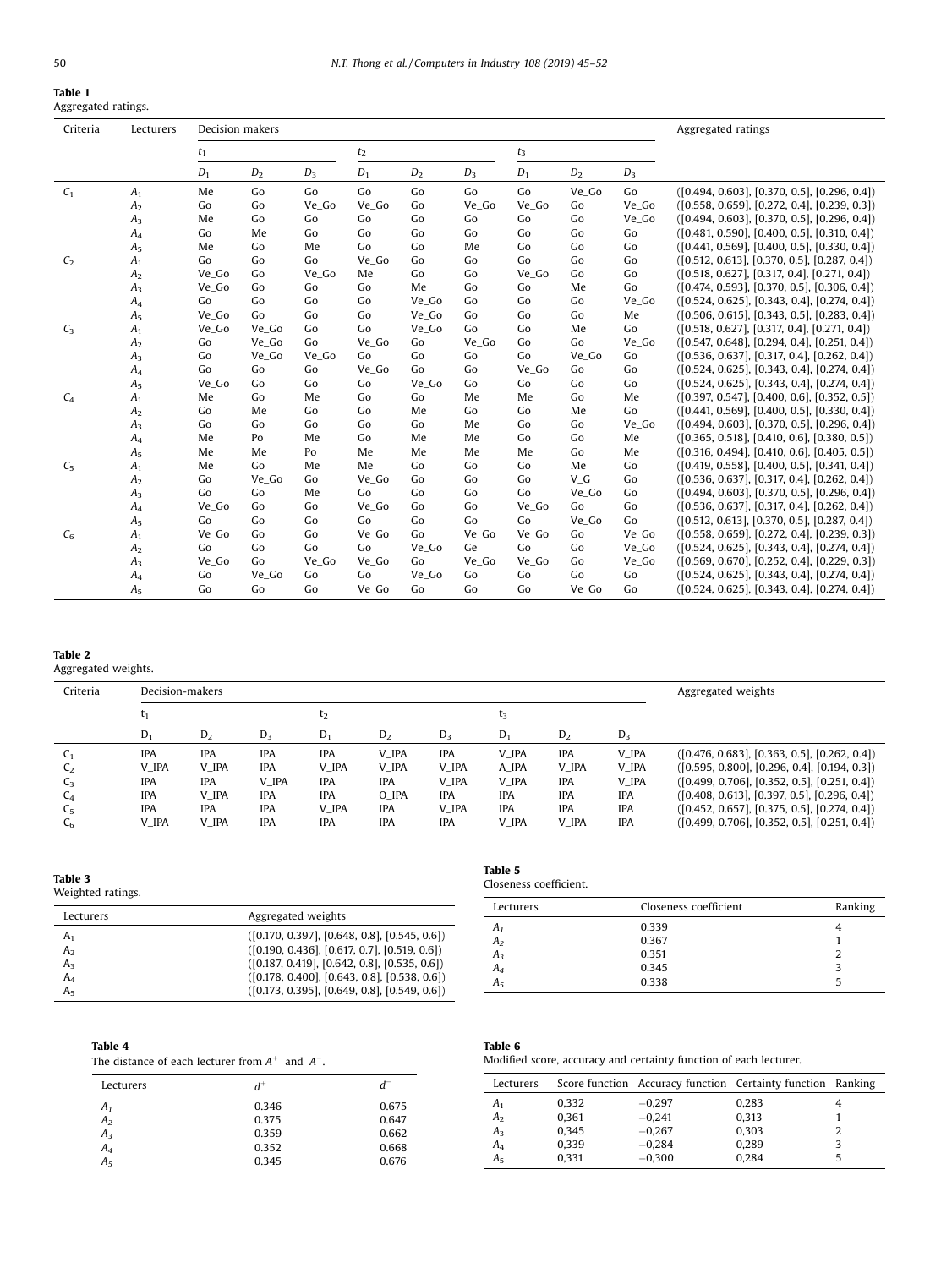<span id="page-6-0"></span>[Table](#page-5-0) 6 shows that the ranking order of the five lecturers is  $A_2 \rightarrow A_3 \rightarrow A_4 \rightarrow A_5$ . Thus, the best lecturer is  $A_2$ . The result is the same as that of the proposed method. This means that our method in the simplest form can procedure the results of the best method for this problem. Moreover, it is more generalized and flexible than the Ye's [\[62\]](#page-7-0) method in dynamic environments.

#### 6. Conclusion

This paper proposed a new concept of Dynamic Interval Valued Neutrosophic Set (DIVNS) where all the factors in DIVNSs such as truth, indeterminacy and falsity degrees are in different ranges of time. Mathematical operations associated with DIVNSs and correlation coefficients have also been defined. In addition, we have proposed a new TOPSIS method based on the DIVNSs and their application to evaluate lecturers' performance in the ULIS-VNU. This shows the feasibility and applications of Neutrosophic Theory in Industry.

In the future, we will use DIVNSs as well as the TOPSIS method to express dynamic information, and develop additional extention theories for DIVNSs such as operators, similarity measure. In addition, we extended this method to predictive problems such as in [24, 30, 31, 38, 39, 43, 44,46, [47,](#page-7-0) [48](#page-7-0), [50](#page-7-0), [63](#page-7-0)–92].

#### Acknowledgement

This research is funded by Vietnam National Foundation for Science and Technology Development (NAFOSTED) under grant number 502.01-2015.16.

#### References

- [1] M. [Abdel-Basset,](http://refhub.elsevier.com/S0166-3615(18)30673-0/sbref0005) M. Gunasekaran, M. Mohamed, N. Chilamkurti, Threeway decisions based on [neutrosophic](http://refhub.elsevier.com/S0166-3615(18)30673-0/sbref0005) sets and AHP-QFD framework for supplier [selection](http://refhub.elsevier.com/S0166-3615(18)30673-0/sbref0005) problem, Future Gener. Comput. Syst. 89 (2018)  $19 - 30$  $19 - 30$
- [2] M. Abdel-Basset, G. Manogaran, A. Gamal, F. [Smarandache,](http://refhub.elsevier.com/S0166-3615(18)30673-0/sbref0010) A hybrid approach of [neutrosophic](http://refhub.elsevier.com/S0166-3615(18)30673-0/sbref0010) sets and DEMATEL method for developing supplier selection [criteria,](http://refhub.elsevier.com/S0166-3615(18)30673-0/sbref0010) Des. Autom. Embed. Syst. (2018) 1–22.
- [3] M. [Abdel-Basset,](http://refhub.elsevier.com/S0166-3615(18)30673-0/sbref0015) M. Mohamed, A.N. Hussien, A.K. Sangaiah, A novel group [decision-making](http://refhub.elsevier.com/S0166-3615(18)30673-0/sbref0015) model based on triangular neutrosophic numbers, Soft [Comput.](http://refhub.elsevier.com/S0166-3615(18)30673-0/sbref0015) 22 (20) (2018) 6629–6643.
- [4] M. Abdel-Basset, M. Mohamed, F. [Smarandache,](http://refhub.elsevier.com/S0166-3615(18)30673-0/sbref0020) An extension of neutrosophic AHP–SWOT analysis for strategic planning and [decision-making,](http://refhub.elsevier.com/S0166-3615(18)30673-0/sbref0020) Symmetry 10 (4) [\(2018\)](http://refhub.elsevier.com/S0166-3615(18)30673-0/sbref0020) 116.
- [5] M. [Abdel-Basset,](http://refhub.elsevier.com/S0166-3615(18)30673-0/sbref0025) Y. Zhou, M. Mohamed, V. Chang, A group decision making framework based on neutrosophic VIKOR approach for [e-government](http://refhub.elsevier.com/S0166-3615(18)30673-0/sbref0025) website [evaluation,](http://refhub.elsevier.com/S0166-3615(18)30673-0/sbref0025) J. Intell. Fuzzy Syst. 34 (6) (2018) 4213–4224.
- [6] Z. Aiwu, D. Jianguo, G. Hongjun, Interval valued [neutrosophic](http://refhub.elsevier.com/S0166-3615(18)30673-0/sbref0030) sets and multiattribute [decision-making](http://refhub.elsevier.com/S0166-3615(18)30673-0/sbref0030) based on generalized weighted aggregation
- [operator,](http://refhub.elsevier.com/S0166-3615(18)30673-0/sbref0030) J. Intell. Fuzzy Syst. 29 (6) (2015) 2697–2706. [7] M. Ali, L.H. Son, I. Deli, N.D. Tien, Bipolar [neutrosophic](http://refhub.elsevier.com/S0166-3615(18)30673-0/sbref0035) soft sets and [applications](http://refhub.elsevier.com/S0166-3615(18)30673-0/sbref0035) in decision making, J. Intell. Fuzzy Syst. 33 (6) (2017) 4077–4087.
- [8] M. Ali, L.H. Son, N.D. Thanh, N. Van Minh, A neutrosophic [recommender](http://refhub.elsevier.com/S0166-3615(18)30673-0/sbref0040) system for medical diagnosis based on algebraic [neutrosophic](http://refhub.elsevier.com/S0166-3615(18)30673-0/sbref0040) measures, Appl. Soft [Comput.](http://refhub.elsevier.com/S0166-3615(18)30673-0/sbref0040) 71 (2018) 1054–1071.
- [9] M.A. Basset, M. Mohamed, A.K. Sangaiah, V. Jain, An integrated [neutrosophic](http://refhub.elsevier.com/S0166-3615(18)30673-0/sbref0045) AHP and SWOT method for strategic planning [methodology](http://refhub.elsevier.com/S0166-3615(18)30673-0/sbref0045) selection, [Benchmarking](http://refhub.elsevier.com/S0166-3615(18)30673-0/sbref0045) Int. J. 25 (7) (2018) 2546–2564.
- [10] P. Biswas, S. Pramanik, B.C. Giri, TOPSIS method for [multi-attribute](http://refhub.elsevier.com/S0166-3615(18)30673-0/sbref0050) group [decision-making](http://refhub.elsevier.com/S0166-3615(18)30673-0/sbref0050) under single-valued neutrosophic environment, Neural [Comput.](http://refhub.elsevier.com/S0166-3615(18)30673-0/sbref0050) Appl. 27 (3) (2016) 727–737.
- [11] S. Broumi, J. Ye, F. [Smarandache,](http://refhub.elsevier.com/S0166-3615(18)30673-0/sbref0055) An extended TOPSIS method for multiple attribute decision making based on interval [neutrosophic](http://refhub.elsevier.com/S0166-3615(18)30673-0/sbref0055) uncertain linguistic [variables,](http://refhub.elsevier.com/S0166-3615(18)30673-0/sbref0055) Infinite Study (2015).
- [12] S. Broumi, I. Deli, Correlation measure for [neutrosophic](http://refhub.elsevier.com/S0166-3615(18)30673-0/sbref0060) refined sets and its [application](http://refhub.elsevier.com/S0166-3615(18)30673-0/sbref0060) in medical diagnosis, Palestine J. Math. 5 (2015) 135–143.
- [13] S. Broumi, A. Dey, A. Bakali, M. Talea, F. [Smarandache,](http://refhub.elsevier.com/S0166-3615(18)30673-0/sbref0065) L.H. Son, D. Koley, Uniform single valued neutrosophic graphs, [Neutrosophic](http://refhub.elsevier.com/S0166-3615(18)30673-0/sbref0065) Sets Syst. 17 (2017) 42–[49.](http://refhub.elsevier.com/S0166-3615(18)30673-0/sbref0065)
- [14] S. Broumi, L.H. Son, A. Bakali, M. Talea, F. Smarandache, G. [Selvachandran,](http://refhub.elsevier.com/S0166-3615(18)30673-0/sbref0070) Computing operational matrices in neutrosophic [environments:](http://refhub.elsevier.com/S0166-3615(18)30673-0/sbref0070) a matlab toolbox, [Neutrosophic](http://refhub.elsevier.com/S0166-3615(18)30673-0/sbref0070) Sets Syst. 18 (2017).
- [15] S. Broumi, J. Ye, F. [Smarandache,](http://refhub.elsevier.com/S0166-3615(18)30673-0/sbref0075) An Extended TOPSIS Method for Multiple Attribute Decision Making based on Interval [Neutrosophic](http://refhub.elsevier.com/S0166-3615(18)30673-0/sbref0075) Uncertain Linguistic Variables, [Neutrosophic](http://refhub.elsevier.com/S0166-3615(18)30673-0/sbref0075) Sets Syst. 8 (2015) 22–31.
- [16] O. Castillo, L. [Amador-Angulo,](http://refhub.elsevier.com/S0166-3615(18)30673-0/sbref0080) J.R. Castro, M. Garcia-Valdez, A comparative study of type-1 fuzzy logic [systems,](http://refhub.elsevier.com/S0166-3615(18)30673-0/sbref0080) interval type-2 fuzzy logic systems and [generalized](http://refhub.elsevier.com/S0166-3615(18)30673-0/sbref0080) type-2 fuzzy logic systems in control problems, Inf. Sci. 354 (2016) [257](http://refhub.elsevier.com/S0166-3615(18)30673-0/sbref0080)–274.
- [17] O. Castillo, L. Cervantes, J. Soria, M. Sanchez, J.R. Castro, A [generalized](http://refhub.elsevier.com/S0166-3615(18)30673-0/sbref0085) type-2 fuzzy granular approach with [applications](http://refhub.elsevier.com/S0166-3615(18)30673-0/sbref0085) to aerospace, Inf. Sci. 354 (2016) [165](http://refhub.elsevier.com/S0166-3615(18)30673-0/sbref0085)–177.
- [18] O. Castillo, P. Melin, [Intelligent](http://refhub.elsevier.com/S0166-3615(18)30673-0/sbref0090) systems with interval type-2 fuzzy logic, Int. J. Innov. [Comput.](http://refhub.elsevier.com/S0166-3615(18)30673-0/sbref0090) Inf. Control 4 (4) (2008) 771–783.
- [19] L. Cervantes, O. Castillo, Type-2 fuzzy logic [aggregation](http://refhub.elsevier.com/S0166-3615(18)30673-0/sbref0095) of multiple fuzzy [controllers](http://refhub.elsevier.com/S0166-3615(18)30673-0/sbref0095) for airplane flight control, Inf. Sci. 324 (2015) 247–256.
- [20] P. Chi, P. Liu, An [extended](http://refhub.elsevier.com/S0166-3615(18)30673-0/sbref0100) TOPSIS method for the multiple attribute decision making problems based on interval neutrosophic set, [Neutrosophic](http://refhub.elsevier.com/S0166-3615(18)30673-0/sbref0100) Sets Syst.1 (1) [\(2013\)](http://refhub.elsevier.com/S0166-3615(18)30673-0/sbref0100) 63–70.
- [21] I. Deli, S. Broumi, F. [Smarandache,](http://refhub.elsevier.com/S0166-3615(18)30673-0/sbref0105) On neutrosophic refined sets and their [applications](http://refhub.elsevier.com/S0166-3615(18)30673-0/sbref0105) in medical diagnosis, J. New Theory 6 (2015) 88–98.
- [22] I. Deli, Y. Şubaş, A ranking method of single valued [neutrosophic](http://refhub.elsevier.com/S0166-3615(18)30673-0/sbref0110) numbers and its applications to [multi-attribute](http://refhub.elsevier.com/S0166-3615(18)30673-0/sbref0110) decision making problems, Int. J. Mach. Learn. [Cybern.](http://refhub.elsevier.com/S0166-3615(18)30673-0/sbref0110) 8 (4) (2017) 1309–1322.
- [23] İ. Deli, Y. Şubaş, Bipolar [neutrosophic](http://refhub.elsevier.com/S0166-3615(18)30673-0/sbref0115) refined sets and their applications in medical diagnosis, Proceedings of the [International](http://refhub.elsevier.com/S0166-3615(18)30673-0/sbref0115) Conference on Natural Science and [Engineering](http://refhub.elsevier.com/S0166-3615(18)30673-0/sbref0115) (ICNASE'16) (2016).
- [24] A. Dey, S. Broumi, L.H. Son, A. Bakali, M. Talea, F. [Smarandache,](http://refhub.elsevier.com/S0166-3615(18)30673-0/sbref0120) A new algorithm for finding minimum spanning trees with undirected [neutrosophic](http://refhub.elsevier.com/S0166-3615(18)30673-0/sbref0120) graphs, Granul. Comput. (2018) 1–7, [doi:http://dx.doi.org/10.1007/s41066-](http://refhub.elsevier.com/S0166-3615(18)30673-0/sbref0120) [018-0084-7.](http://dx.doi.org/10.1007/s41066-018-0084-7)
- [25] W. Edwards, Dynamic decision theory and [probabilistic](http://refhub.elsevier.com/S0166-3615(18)30673-0/sbref0125) information [processings,](http://refhub.elsevier.com/S0166-3615(18)30673-0/sbref0125) Hum. Factors 4 (2) (1962) 59–74.
- [26] C. Fan, E. Fan, J. Ye, The cosine measure of [single-valued](http://refhub.elsevier.com/S0166-3615(18)30673-0/sbref0130) neutrosophic multisets for multiple attribute [decision-making,](http://refhub.elsevier.com/S0166-3615(18)30673-0/sbref0130) Symmetry 10 (5) (2018) 154.
- [27] Y. Guo, H.D. Cheng, New neutrosophic approach to image [segmentation,](http://refhub.elsevier.com/S0166-3615(18)30673-0/sbref0135) Pattern [Recognit.](http://refhub.elsevier.com/S0166-3615(18)30673-0/sbref0135) 42 (5) (2009) 587–595.
- [28] Y. Guo, A. Şengür, J. Ye, A novel image [thresholding](http://refhub.elsevier.com/S0166-3615(18)30673-0/sbref0140) algorithm based on neutrosophic similarity score, [Measurement](http://refhub.elsevier.com/S0166-3615(18)30673-0/sbref0140) 58 (2014) 175–186.
- [29] S.A.I. [Hussain,](http://refhub.elsevier.com/S0166-3615(18)30673-0/sbref0145) S.P. Mondal, U.K. Mandal, VIKOR method for decision making problems in interval valued neutrosophic [environment,](http://refhub.elsevier.com/S0166-3615(18)30673-0/sbref0145) Fuzzy Multi-criteria [Decision-Making](http://refhub.elsevier.com/S0166-3615(18)30673-0/sbref0145) Using Neutrosophic Sets, Springer, Cham, 2019, pp. 587–602.
- [30] S. Jha, R. Kumar, L.H. Son, J.M. Chatterjee, M. Khari, N. Yadav, F. [Smarandache,](http://refhub.elsevier.com/S0166-3615(18)30673-0/sbref0150) [Neutrosophic](http://refhub.elsevier.com/S0166-3615(18)30673-0/sbref0150) soft set decision making for stock trending analysis, Evol. Syst. (2018) 1–7, [doi:http://dx.doi.org/10.1007/s12530-018-9247-7.](http://refhub.elsevier.com/S0166-3615(18)30673-0/sbref0150)
- [31] M. Khan, L. Son, M. Ali, H. Chau, N. Na, F. [Smarandache,](http://refhub.elsevier.com/S0166-3615(18)30673-0/sbref0155) Systematic review of decision making algorithms in extended [neutrosophic](http://refhub.elsevier.com/S0166-3615(18)30673-0/sbref0155) sets, Symmetry 10 (8) [\(2018\)](http://refhub.elsevier.com/S0166-3615(18)30673-0/sbref0155) 314.
- [32] H. Liu, L. Jiang, L. Martínez, A dynamic [multi-criteria](http://refhub.elsevier.com/S0166-3615(18)30673-0/sbref0160) decision making model with bipolar [linguistic](http://refhub.elsevier.com/S0166-3615(18)30673-0/sbref0160) term sets, Expert Syst. Appl. 95 (2018) 104–112.
- [33] P. Liu, G. Tang, Some power generalized [aggregation](http://refhub.elsevier.com/S0166-3615(18)30673-0/sbref0165) operators based on the interval [neutrosophic](http://refhub.elsevier.com/S0166-3615(18)30673-0/sbref0165) sets and their application to decision making, J. Intell. Fuzzy Syst. 30 (5) [\(2016\)](http://refhub.elsevier.com/S0166-3615(18)30673-0/sbref0165) 2517–2528.
- [34] P. Liu, Y. Wang, Interval [neutrosophic](http://refhub.elsevier.com/S0166-3615(18)30673-0/sbref0170) prioritized OWA operator and its [application](http://refhub.elsevier.com/S0166-3615(18)30673-0/sbref0170) to multiple attribute decision making, J. Syst. Sci. Complex. 29 (3) [\(2016\)](http://refhub.elsevier.com/S0166-3615(18)30673-0/sbref0170) 681–697.
- [35] S. Liu, T.A. Moughal, A novel method for dynamic [multicriteria](http://refhub.elsevier.com/S0166-3615(18)30673-0/sbref0175) decision making with hybrid evaluation [information,](http://refhub.elsevier.com/S0166-3615(18)30673-0/sbref0175) J. Appl. Math. (2014).
- [36] R. [Lourenzutti,](http://refhub.elsevier.com/S0166-3615(18)30673-0/sbref0180) R.A. Krohling, A generalized TOPSIS method for group decision making with [heterogeneous](http://refhub.elsevier.com/S0166-3615(18)30673-0/sbref0180) information in a dynamic environment, Inf. Sci. 330 [\(2016\)](http://refhub.elsevier.com/S0166-3615(18)30673-0/sbref0180) 1–18.
- [37] R. [Lourenzutti,](http://refhub.elsevier.com/S0166-3615(18)30673-0/sbref0185) R.A. Krohling, M.Z. Reformat, Choquet based TOPSIS and TODIM for dynamic and [heterogeneous](http://refhub.elsevier.com/S0166-3615(18)30673-0/sbref0185) decision making with criteria interaction, Inf. Sci. 408 [\(2017\)](http://refhub.elsevier.com/S0166-3615(18)30673-0/sbref0185) 41–69.
- [38] G.N. Nguyen, L.H. Son, A.S. Ashour, N. Dey, A survey of the [state-of-the-arts](http://refhub.elsevier.com/S0166-3615(18)30673-0/sbref0190) on [neutrosophic](http://refhub.elsevier.com/S0166-3615(18)30673-0/sbref0190) sets in biomedical diagnoses, Int. J. Mach. Learn. Cybern. (2018) 1–13, [doi:http://dx.doi.org/10.1007/s13042-017-0691-7.](http://refhub.elsevier.com/S0166-3615(18)30673-0/sbref0190)
- [39] E. [Ontiveros-Robles,](http://refhub.elsevier.com/S0166-3615(18)30673-0/sbref0195) P. Melin, O. Castillo, Comparative analysis of noise robustness of type 2 fuzzy logic controllers, [Kybernetika](http://refhub.elsevier.com/S0166-3615(18)30673-0/sbref0195) 54 (1) (2018) 175–201.
- [40] J.J. Peng, J.Q. Wang, X.H. Wu, J. Wang, X.H. Chen, Multi-valued [neutrosophic](http://refhub.elsevier.com/S0166-3615(18)30673-0/sbref0200) sets and power aggregation operators with their applications in [multi-criteria](http://refhub.elsevier.com/S0166-3615(18)30673-0/sbref0200) group [decision-making](http://refhub.elsevier.com/S0166-3615(18)30673-0/sbref0200) problems, Int. J. Comput. Intell. Syst. 8 (2) (2015) 345– [363.](http://refhub.elsevier.com/S0166-3615(18)30673-0/sbref0200)
- [41] J.J. Peng, J.Q. Wang, J. Wang, H.Y. Zhang, X.H. Chen, Simplified [neutrosophic](http://refhub.elsevier.com/S0166-3615(18)30673-0/sbref0205) sets and their applications in multi-criteria group [decision-making](http://refhub.elsevier.com/S0166-3615(18)30673-0/sbref0205) problems, Int. J. Syst. Sci. 47 (10) [\(2016\)](http://refhub.elsevier.com/S0166-3615(18)30673-0/sbref0205) 2342–2358.
- [42] R. Şahin, P. Liu, [Possibility-induced](http://refhub.elsevier.com/S0166-3615(18)30673-0/sbref0210) simplified neutrosophic aggregation operators and their application to multi-criteria group [decision-making,](http://refhub.elsevier.com/S0166-3615(18)30673-0/sbref0210) J. Exp. Theor. Artif. Intell. 29 (4) [\(2017\)](http://refhub.elsevier.com/S0166-3615(18)30673-0/sbref0210) 769–785.
- [43] M.A. Sanchez, O. Castillo, J.R. Castro, [Information](http://refhub.elsevier.com/S0166-3615(18)30673-0/sbref0215) granule formation via the concept of [uncertainty-based](http://refhub.elsevier.com/S0166-3615(18)30673-0/sbref0215) information with Interval Type-2 Fuzzy sets [representation](http://refhub.elsevier.com/S0166-3615(18)30673-0/sbref0215) and Takagi–Sugeno–Kang consequents optimized with Cuckoo search, Appl. Soft [Comput.](http://refhub.elsevier.com/S0166-3615(18)30673-0/sbref0215) 27 (2015) 602–609.
- [44] M.A. Sanchez, O. Castillo, J.R. Castro, [Generalized](http://refhub.elsevier.com/S0166-3615(18)30673-0/sbref0220) type-2 fuzzy systems for controlling a mobile robot and a [performance](http://refhub.elsevier.com/S0166-3615(18)30673-0/sbref0220) comparison with interval type-2 and type-1 fuzzy [systems,](http://refhub.elsevier.com/S0166-3615(18)30673-0/sbref0220) Expert Syst. Appl. 42 (14) (2015) 5904–5914.
- [45] F. [Smarandache,](http://refhub.elsevier.com/S0166-3615(18)30673-0/sbref0225) Neutrosophy. Neutrosophic Probability, Set, and Logic, ProQuest [Information](http://refhub.elsevier.com/S0166-3615(18)30673-0/sbref0225) & Learning, Ann Arbor, Michigan, USA, 1998, pp. 105.
- [46] N.D. Thanh, M. Ali, A novel clustering algorithm in a [neutrosophic](http://refhub.elsevier.com/S0166-3615(18)30673-0/sbref0230) [recommender](http://refhub.elsevier.com/S0166-3615(18)30673-0/sbref0230) system for medical diagnosis, Cognit. Comput. 9 (4) (2017) [526](http://refhub.elsevier.com/S0166-3615(18)30673-0/sbref0230)–544.